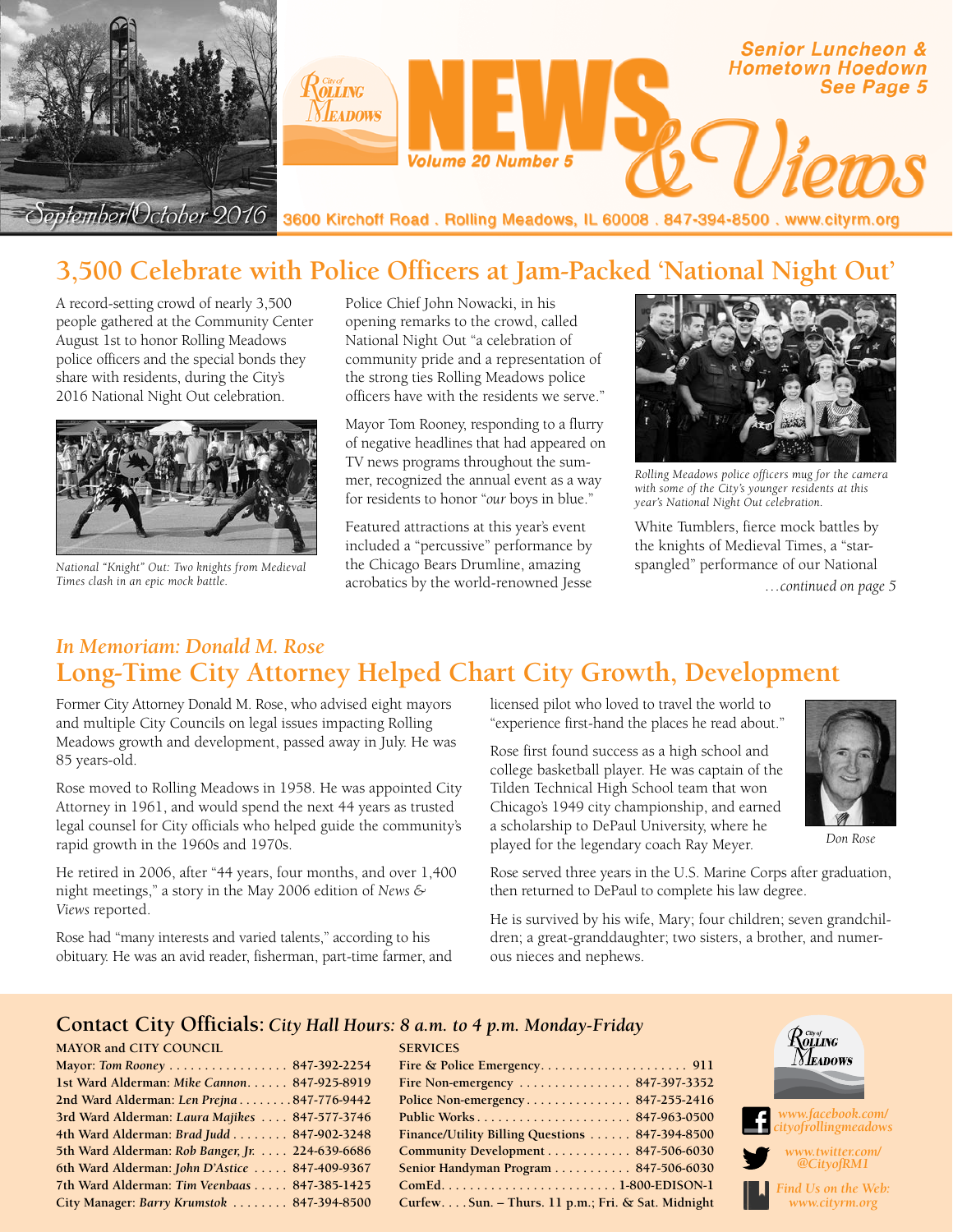### *Business Briefs* **Meadows Credit Union 'Returns' for September 24th Grand Reopening**

Meadows Credit Union will hold a grand opening event Saturday, September 24th, at its new 2401 Plum Grove Road location. Attractions will include a free onsite document destruction event  $(10 a.m. - 1 p.m.).$ Grill Chasers food truck, and a special appearance by Chicago Wolves mascot, Skates. The event marks MCU's return to Rolling Meadows, after operating from its former Arlington Heights location since 1993. For more information, call 847-342- 9300 or visit **www.mcuonline.com**.



*New drive-up lanes improve service at Ben Franklin Bank, located at 3166 Kirchoff Road.*

### **Ben Franklin Bank Adds Drive-Up Service**

Drive-up banking services are now available for customers at Ben Franklin Bank, located at 3166 Kirchoff Road, in the Rolling Meadows Shopping Center. Drive-up hours are Monday – Thursday, 8 a.m. – 5 p.m.; Friday, 9 a.m. – 6 p.m.; and Saturday, 8 a.m. – 1 p.m. For more information, call 847-394-0600 or visit **www.benfrankbank.com**.

### **Yonan Carpet One Opens Hicks Road Showroom**

Yonan Carpet One recently opened its new Rolling Meadows showroom at 1400 Hicks Road. The company offers a wide spectrum of carpet, area rugs, flooring products, and installation services. Rolling Meadows is the third Yonan location, joining its other showrooms in Chicago/Oak Park and Downers Grove. (847-788- 8000, **www.yonancarpetone.com**).



## **'Comet' Lands in Downtown Rolling Meadows; Menu Features Frozen Desserts, Coffee, Sodas**

Rolling Meadows' newest downtown business, Comet, offers an intriguing menu of frozen desserts, coffee beverages, and hand-crafted sodas. But owner/ operator Craig Carlson sees Comet as something more: a gathering place where residents can enjoy tasty treats with family, friends, and neighbors.

> *Comet Frozen Custard* 3001 Kirchoff Road Rolling Meadows

"Our goal is to offer more than just delicious custard and coffee. We want to deliver an environment where people can come together," Carlson explains.

The new Comet stands at 3001 Kirchoff Road, at the corner of Kirchoff and Meadow Drive. Carlson says it's the perfect location for welcoming his customer base – kids who ride their bikes to and from school; residents who live in nearby single family homes, townhomes, and condominiums; and visitors who attend downtown events such as the Rolling Meadows

Cruisers' weekly car shows and the City's Farmers & Food Trucks markets.

"I wanted to create a place where people could go without having to get in their cars," he adds. "This concept wouldn't work if we opened the business on Golf Road."

Comet customers may choose from a wide variety of frozen goodies (custard, malts, and shakes available in multiple flavors), home-brewed coffee drinks (hot or cold), and a full line Boylan brand sodas. There's ample outdoor patio seating for enjoying downtown summers, as well as welcoming interior spaces for times – or seasons – when the weather doesn't want to cooperate.

The interior features clean lines that provide a modern, welcoming décor. Carlson says the objective was to avoid a "cookie cutter" appearance and instead be something residents will be proud to visit.

"Comet is a unique experience," he explains. "We want to offer something new for customers of all ages. Whether you're three years-old or in your 70s, there is a place for you here."

## **Scenic Salt Creek Bike Path Extension Connects City's Downtown Area and Library**

The latest addition to the City's extensive bike path system made its debut in late August, with the official opening of a section along Salt Creek that provides twowheeled access between the downtown area and the Rolling Meadows Library.

The new path begins near Fratello's (3301 Kirchoff Road) and runs south along the eastern edge of Salt Creek to the Library parking lot. It also connects directly to the Kirchoff Road underpass, which lets users access Kimball Hill Park and other

paths on the City's north side.

Eighty percent of the \$350,000 project was covered by a grant from the Illinois Transportation Enhancement Program. ITEP provides funding for community projects that "expand travel choices and enhance the transportation experience by improving the cultural, historic, aesthetic and environmental aspects of our transportation infrastructure," according to the Illinois Department of Transportation website.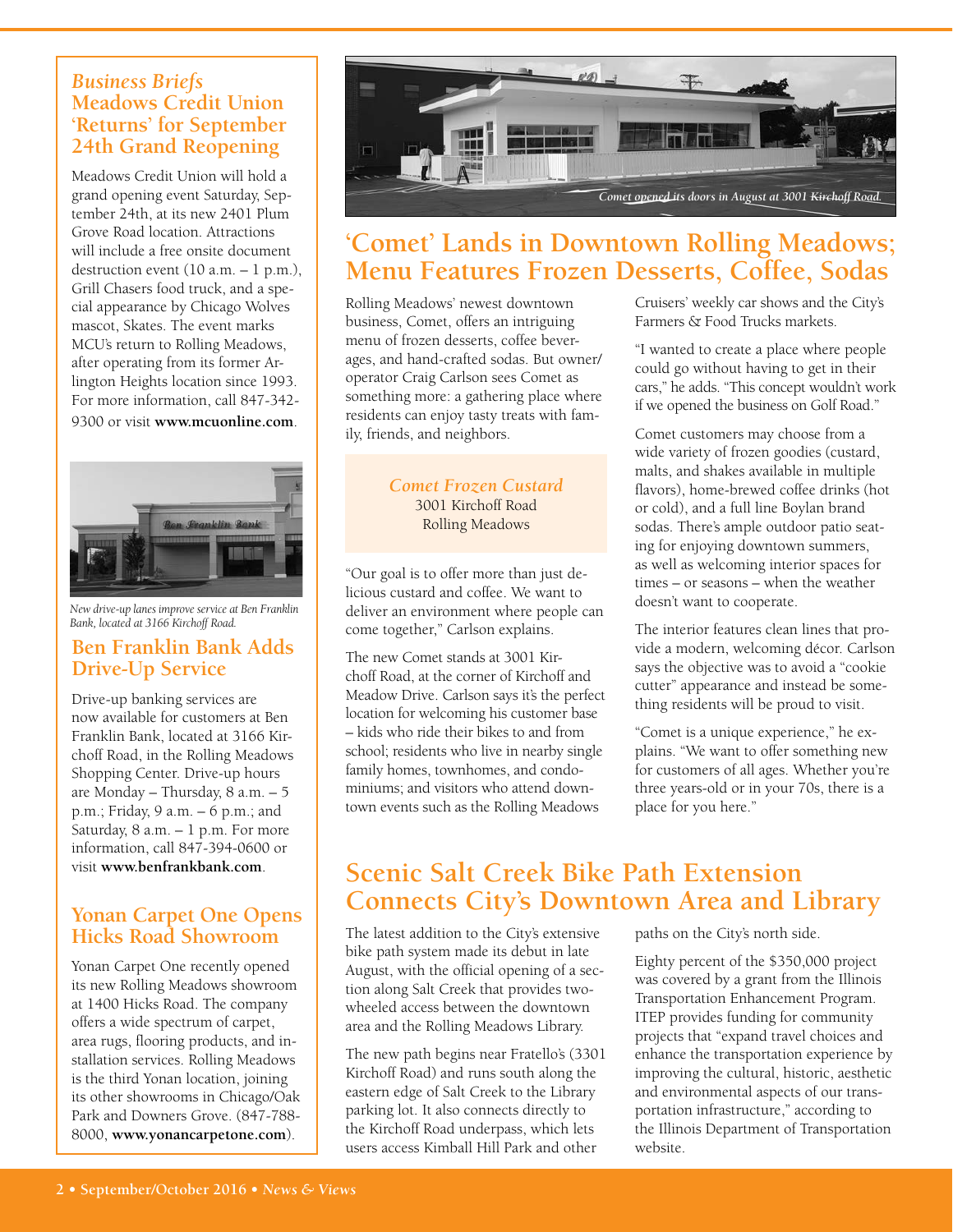## **29-Year Veteran William Arneson Named Deputy Police Chief; PD Promotes Commander John Sircher, Sergeant Sam Mollenhauer**

Commander William Arneson, who began his career with the Rolling Meadows Police Department in 1987, was sworn-in as Deputy Police Chief during City Council's July 26th meeting.

The swearing-in ceremony also honored newly-promoted Commander John Sircher and Sergeant Sam Mollenhauer, who have served Rolling Meadows residents for a combined 36 years.

#### **Deputy Chief Bill Arneson:**

Since beginning his career in Rolling Meadows nearly 30 years ago, Deputy Chief Arneson has served as a patrol officer, field training officer, and firearms range officer and range master. He was a member of a regional auto theft task force, and previously served as



Department Coordinator for the Northern Illinois Police Alarm System (NIPAS) regional SWAT force. *PD promotees (l to r): Deputy Chief Bill Arneson, Sgt. Sam Mollenhauer, and Cmdr. John Sircher.* 

He earned promotion to sergeant in 1994, and achieved the rank of commander in 2002.

Earlier this year, he served two months as Acting Chief, following the retirement of former Police Chief Dave Scanlan.

#### **Commander John Sircher**

Commander Sircher has served as patrol officer, school resource officer, detective, and sergeant since joining the Rolling Meadows Police Department in 1992. He is recipient of the District 2014 Staff leadership Award for his work with local schools.

#### **Sergeant Sam Mollenhauer**

Sgt. Mollenhauer began his career in Rolling Meadows as a Community Service Officer in 2004. He became a patrol officer the following year, and also served as the School Resource Officer at Rolling Meadows High School.

In 2015, he was assigned to the Department's Investigations Unit as a detective.

# **Residents Raise \$1,200 for Police Department Summer Camp Program**

A Mexican food sale organized by residents who live in Rolling Meadows' East Park Apartments raised more than \$1,200 for the Police Department's annual summer camp for kids, Social Services Outreach Specialist Natalia Mercado reports.

The Woman Leaders of Rolling Meadows partnered with Trinity Lutheran Church to host a July 29th event that welcomed residents for "authentic Mexican food home-cooked on the spot," according to a flier promoting the event.

"The food sale was an incredible success and a real milestone for the summer camp program," Mercado explains. "It marked the first time the parents of our campers came together to fundraise on our behalf. We're hoping this compels other community organizations and groups to consider supporting our program in the years ahead."

The Police Department's summer camp is open to all Rolling Meadows children ages 8-13. Camp activities take place at two locations: East Park Apartments and the Apartments at Woodfield Crossing.

Nearly 100 kids joined this year's program, which included a field trip to Chicago's Museum of Science and Industry, as well as visits to the Rolling Meadows pool, library, and Police and Fire Departments.

Summer camp activities were funded by the RMPD, with additional support provided by the Rotary Club of Rolling Meadows, the Apartments at Woodfield Crossing, and money raised during the July Mexican food sale.

"The kids had a wonderful camp experience this year and we're already looking forward to planning next summer's events," Mercado adds.

Local groups who are interested in supporting the Police Department's summer camp may contact Mercado at 847-870- 2636 or *mercadon@cityrm.org*.



*Rolling Meadows fire station tours (above) and a field trip to the Museum of Science and Industry were popular activities for campers this summer.*

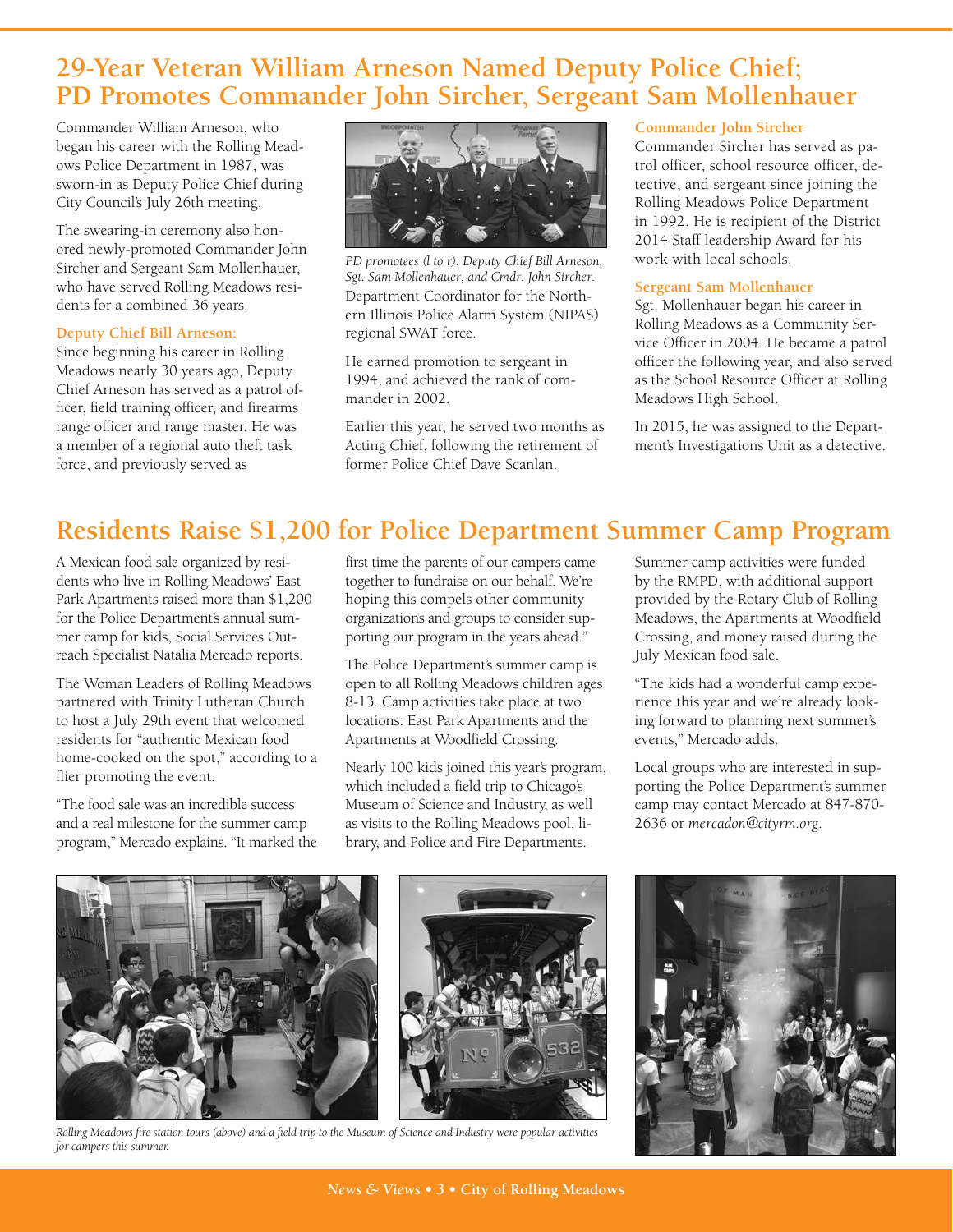| September 2016 |                                                                                                                                                                                                                                         |                                                                                                                                                                                 |                                             |                                                                |                                                                                                                          |                                                                            |  |  |  |  |
|----------------|-----------------------------------------------------------------------------------------------------------------------------------------------------------------------------------------------------------------------------------------|---------------------------------------------------------------------------------------------------------------------------------------------------------------------------------|---------------------------------------------|----------------------------------------------------------------|--------------------------------------------------------------------------------------------------------------------------|----------------------------------------------------------------------------|--|--|--|--|
| Sunday         | Monday                                                                                                                                                                                                                                  | Tuesday                                                                                                                                                                         | Wednesday                                   | Thursday                                                       | Friday                                                                                                                   | Saturday                                                                   |  |  |  |  |
|                | Keep updated on City news with Rolling Meadows'<br>electronic newsletter, E-News & Views.<br>published in February, April, June, August,<br>October and December. Each newsletter is<br>archived on the City's website, www.cityrm.org. |                                                                                                                                                                                 | $\mathcal{R}$ olling<br><b>NEADOWS</b>      | <b>Adjudication Hearing</b><br>(Parking), 2 pm, City Hall      | Cruise Night, 5-8 pm,<br><b>Meadows Christian Fellow-</b><br>ship (2401 Kirchoff Road)                                   |                                                                            |  |  |  |  |
|                | City Hall and Public Works 5<br>closed. Refuse collection<br>delayed one day all week.<br><b>Labor Day</b>                                                                                                                              | <b>Environmental</b><br><b>Committee</b> , 7 pm<br>Plan Commission, 7:30 pm,<br>both at City Hall                                                                               | <b>Crime Stoppers</b><br>5:30 pm, City Hall | $\mathbf{R}$                                                   | <b>Farmers &amp; Food Trucks</b> , Q<br>4-8:30 pm, Community<br>Church (2720 Kirchoff Rd)<br><b>Cruise Night, 5-8 pm</b> | 10                                                                         |  |  |  |  |
| 11             | <b>Board of Fire &amp; Police 12</b><br><b>Commissioners</b> , 9 am,<br><b>City Hall</b>                                                                                                                                                | <b>City Council Meeting 13</b><br>7:30 pm, City Hall                                                                                                                            | 14                                          | <b>Adjudication Hearing, 15</b><br>1 pm, City Hall             | 16                                                                                                                       | 17                                                                         |  |  |  |  |
| 18             | 19                                                                                                                                                                                                                                      | <b>Water bills due</b><br>20<br>Senior Luncheon, 11:30 am<br>-2 pm, Community Center<br>(3705 Pheasant Dr)<br><b>City Council Committee of</b><br>the Whole, 7:30 pm, City Hall | 21                                          | <b>Adjudication Hearing 22</b><br>(Red Light), 2 pm, City Hall | 23                                                                                                                       | <b>Farmers &amp; Food</b><br>24<br>Trucks, 10 am-2 pm,<br><b>City Hall</b> |  |  |  |  |
| 25             |                                                                                                                                                                                                                                         | 26 City Council Meeting, 27<br>7:30 pm, City Hall                                                                                                                               | 28                                          | 29                                                             | 30                                                                                                                       |                                                                            |  |  |  |  |

| October 2016 |                                                                                                                    |                                                                                                                                                     |                                                                                                        |                                                                                             |        |                                                                                               |  |  |  |  |
|--------------|--------------------------------------------------------------------------------------------------------------------|-----------------------------------------------------------------------------------------------------------------------------------------------------|--------------------------------------------------------------------------------------------------------|---------------------------------------------------------------------------------------------|--------|-----------------------------------------------------------------------------------------------|--|--|--|--|
| Sunday       | Monday                                                                                                             | Tuesday                                                                                                                                             | Wednesday                                                                                              | Thursday                                                                                    | Friday | Saturday                                                                                      |  |  |  |  |
|              | Learn more about City services with<br>Rolling Meadows' re-designed, updated<br>website. Visit www.cityrm.org.     |                                                                                                                                                     |                                                                                                        | Rolling<br>Meadows                                                                          |        | Hometown Hoedown,<br>3-8 pm, Kimball Hill Park                                                |  |  |  |  |
|              | $\mathbf{R}$                                                                                                       | <b>Economic Development 4</b><br>Committee, 6 pm<br><b>Environmental</b><br><b>Committee, 7 pm</b><br>Plan Commission, 7:30 pm,<br>all at City Hall | <b>Crime Stoppers</b><br>5<br>5:30 pm<br><b>Zoning Board of Appeals.</b><br>7:30 pm, both at City Hall | <b>Adjudication Hearing 6</b><br>(Parking), 2 pm, City Hall                                 |        | Fire Department Open 8<br>House, 10am-2 pm,<br>Neuckranz Fire Station<br>(2455 Plum Grove Rd) |  |  |  |  |
|              | <b>Board of Fire &amp; Police 10</b><br>Commissioners, 9 am,<br>City Hall                                          | <b>City Council Meeting, 11</b><br>7:30 pm, City Hall                                                                                               | 12                                                                                                     | <b>Adjudication Hearing 13</b><br>1 pm, City Hall                                           | 14     | 15                                                                                            |  |  |  |  |
|              |                                                                                                                    |                                                                                                                                                     | <b>OCTOBER 9-15: NATIONAL FIRE PREVENTION WEEK</b>                                                     |                                                                                             |        |                                                                                               |  |  |  |  |
| 16           | 17                                                                                                                 | <b>City Council Committee 18</b><br>of the Whole, 7:30 pm,<br><b>City Hall</b>                                                                      | 19                                                                                                     | <b>Water bills due</b><br>20<br><b>Adjudication Hearing</b><br>(Red Light), 2 pm, City Hall | 21     | 22                                                                                            |  |  |  |  |
| 23<br>30     | <b>Police Pension 24</b><br><b>Board</b> , 3:30 pm,<br>City Hall<br>Halloween,<br>(Trick or Treat<br>hours 3-8 pm) | <b>City Council Meeting, 25</b><br>7:30 pm, City Hall                                                                                               | 26                                                                                                     | 27                                                                                          | 28     | 29                                                                                            |  |  |  |  |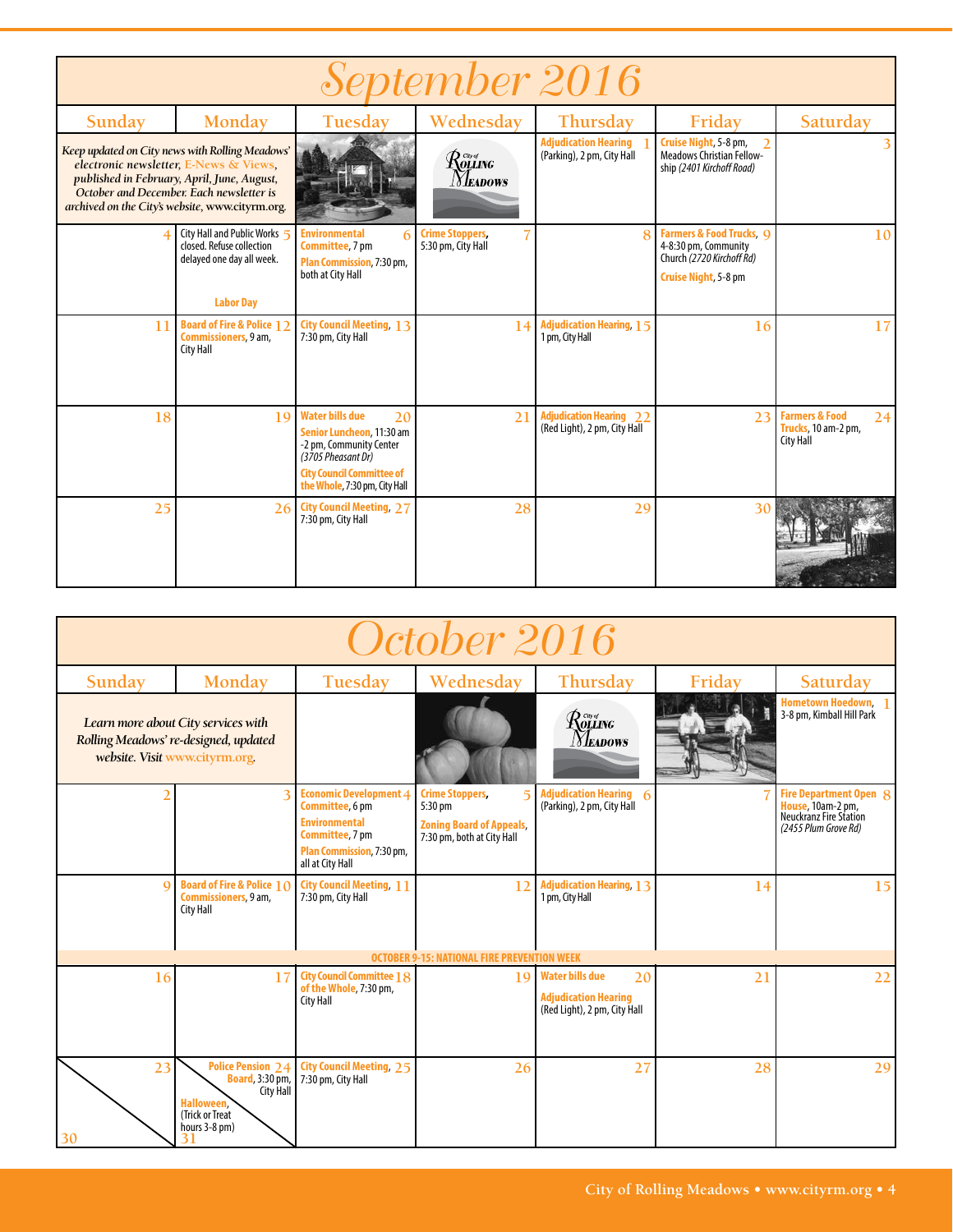## **Open Lines of Communication Help Speed Permit Approval Process**

#### *By Valerie Dehner, Community Development Director*



Permits issued by the Community Development for home repair and improvement projects serve an important purpose: they protect residents from unsafe workmanship and safeguard the value of what, for many, is their most important asset.

Department staff members work diligently to

*Valerie Dehner*

approve permit applications submitted by residents and businesses (or their contractors) in

the order they are received. The more complete an initial application, the faster we are able to review and approve it.

In some cases, however, plan reviewers discover that a permit application has not been completed fully, or does not include all the required information. When this occurs, we contact customers and ask them to provide the necessary details. Open lines

of communication between Community Development and residents applying for permits help speed the approval process.

Unfortunately, we've experienced a number of instances over the past several months where we received no reply after repeatedly contacting customers who submitted incomplete applications. Residents eager to install a new backyard patio or room addition most likely would prefer minimal delays. Our goal is the same as theirs: to get construction projects started as soon as possible.

Responding to our requests for additional information in timely fashion is one way to assure that all work proceeds quickly. Home improvement and/or business construction projects cannot begin until permits have been issued. And the City cannot issue those permits until we receive all the information needed to approve the application.

#### **3,500 Celebrate with Police Officers at 'National Night Out'**

#### *…continued from page 1*

Anthem by the Chicago Blackhawks' Jim Cornelison, helicoptors, and an explosive fireworks display.

Guest enjoyed free hot dogs, pizza, pasta, frozen custard, and cakes; as well as a bounce house and other kids' activities. Many took pictures with professional sports mascots "Staley Da Bear" (Chicago Bears) and "Skates" (Chicago Wolves). Residents also toured the Air One and Flight for Life rescue helicopters that touched down in Rolling Meadows specifically for the occasion.

### **Upcoming Events Include September Senior Luncheon, October 'Hometown Hoedown'**

Summer may have drawn to a close, but the good times will keep "rolling" in September and October with a senior luncheon at the Community Center, and the inaugural Hometown Hoedown in Kimball Hill Park.

#### **Senior Lunch to Feature Italian Buffet, September 20th**

Residents ages 50 and up will enjoy live music, free raffles, and *delizioso* Italian cuisine during the 2016 Senior Luncheon, held Tuesday September 20th, 11:30 a.m. – 2 p.m., at the Community Center. The



*Seniors gather for a lively luncheon at last year's event.* 

event is open to Rolling Meadows seniors and Senior Center members. Admission is \$5 per person. For reservations, call 847- 818-3205.

#### **October 1st Hometown Hoedown to Welcome Fall Season**

"Giddy-up" to Kimball Hill Park Saturday, October 1st, 3 – 8 p.m., for Rolling Meadows' first-ever Hometown Hoedown. Attractions will include horse-drawn hayrides, live country/western entertainment, square dancing demos and lessons, pumpkin decorating, kids' games, and more! Admission is free. Food and drinks will be available for purchase.

## **October 8th Open House to Showcase Firefighter Training, Equipment**



*The Open House's interactive format helps residents learn more about Fire Department equipment and services.*

Rolling Meadows firefighters will showcase the training, skills, and equipment they use to protect the community Saturday, October 8th, when the Fire Department hosts its annual Open House at the Neuckranz Fire Station (2455 Plum Grove Road).

The 10 a.m. – 2 p.m. event will feature a series of safety and rescue demonstrations, guided station tours, and an opportunity for residents to explore the Department's fleet of emergency vehicles. "One of the highlights of the Open House – for us – is welcoming residents to the fire station and offering a snapshot of life in the fire service," Fire Chief Scott Franzgrote says. "The event also helps residents learn more about fire safety and the wide range of services we provide."

This year's Open House is a focal point of the Department's National Fire Prevention Week observance (October 9th – 15th). For more information, contact the RMFD at 847-397-3352.